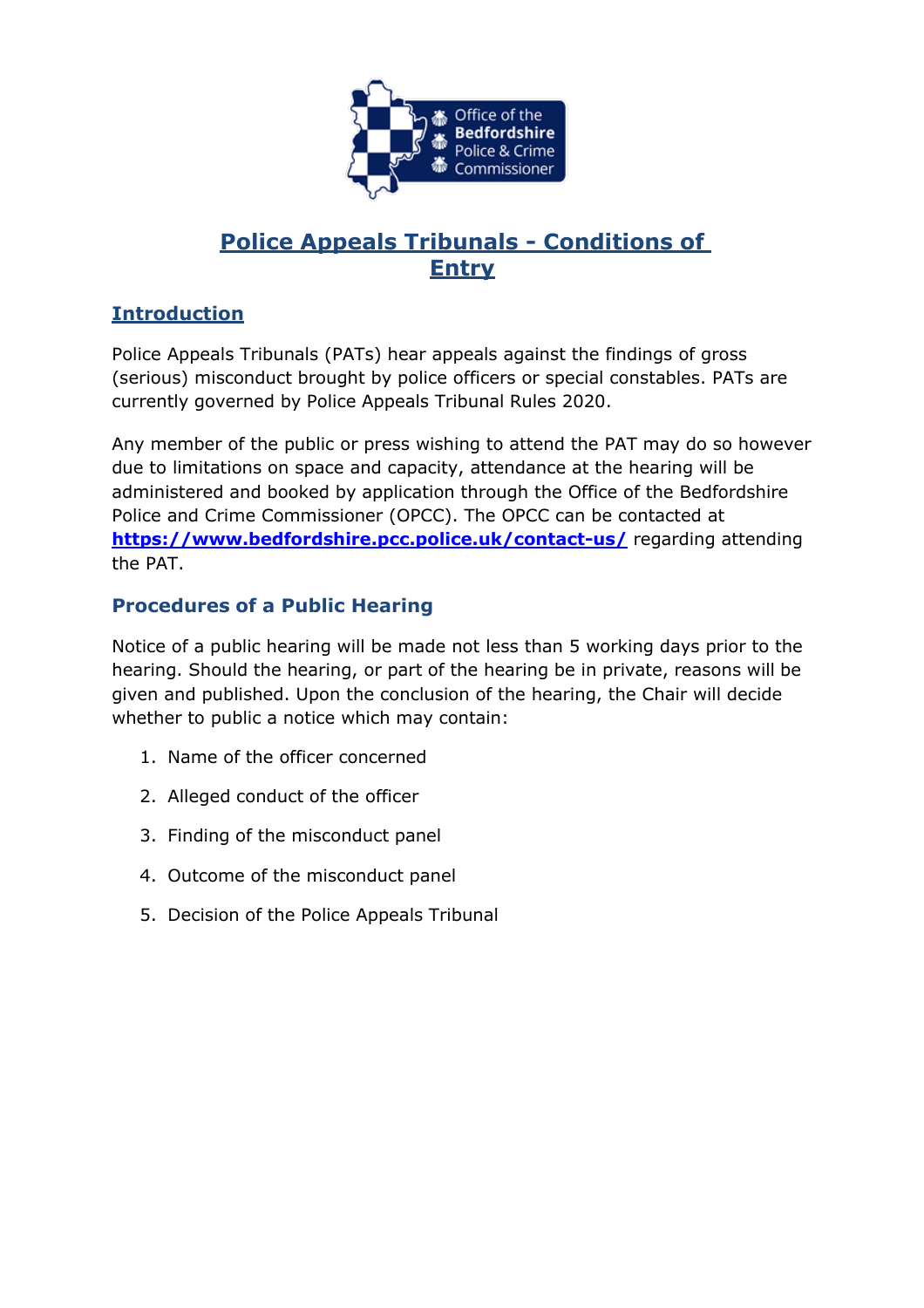Please note:

- If you are a witness to a hearing, you will not be eligible for a public seat
- There may be occasions when a hearing is cancelled at short notice

If the Chair decides that the evidence to be given by a witness or any other person should not be disclosed in public, an explanation will be given, and the public will be excused whilst they give the evidence.

## **Start Times**

You are advised to check the OPCC website the evening before to confirm the start time for the PAT. We request that members of the public should arrive at least 10 minutes prior to the commencement of proceedings to allow time to be signed in.

Entry will not be permitted once the hearing is in session.

### **Adjournments**

During the hearing, it may be necessary for the hearing to be adjourned. The Chair will announce the reason for this and the time at which thehearing will recommence. During adjournments (apart from for lunch), members of the public should remain in the hearing room.

#### **Lunch**

The hearing will stop for lunch at a convenient point decided by the Chair and will last for approximately one hour. The Chair will announce a return time to recommence proceedings. As per the start, entry will not be permitted once the hearing is back in session if you are late.

#### **Finish**

The PAT will normally conclude around 5pm.

### **Conduct within the PAT**

Members of the public are requested to remain silent whilst the hearing is in session.

If there is any intervening or interrupting of the hearing, or if anyone behaves in a disorderly or abusive manner, or acts inappropriate in the view of the Chair, they will be asked to leave and will not be allowed access to the remainder of the hearing.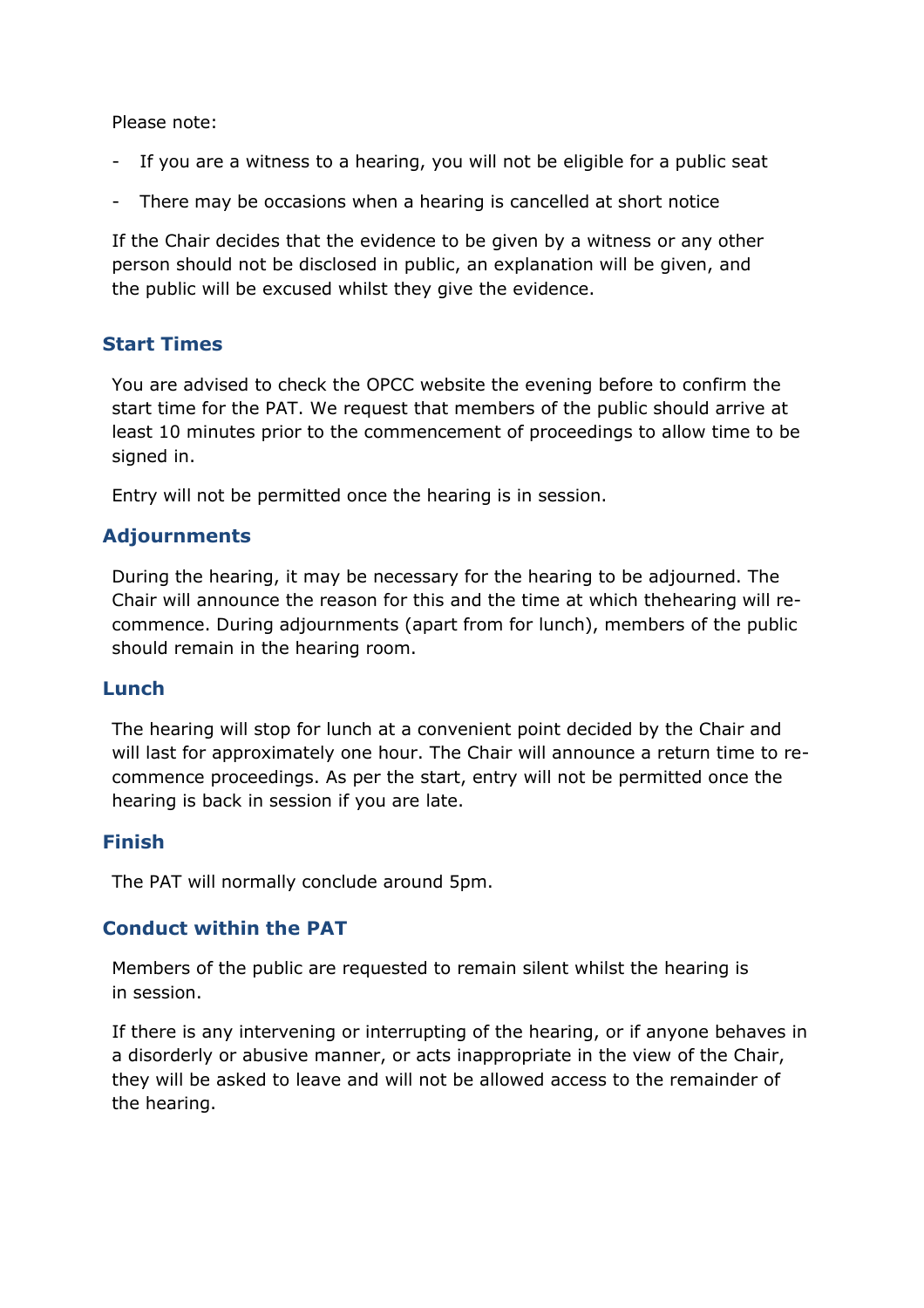#### **Mobile phones and cameras**

Mobile phones and other devices can be retained during the hearing but must be switched off. The taking of pictures is forbidden within the hearing room and should not be taken of any persons entering or leaving the tribunal.

### **Conclusion of the PAT**

At the conclusion of a hearing, the result will be published on the PCC's website for a minimum period of 28 days.

Details of upcoming hearings can be found here:

**[https://www.bedfordshire.pcc.police.uk/police-appeals](https://www.bedfordshire.pcc.police.uk/police-appeals-tribunal/)[tribunal/](https://www.bedfordshire.pcc.police.uk/police-appeals-tribunal/)**

#### **The Venue**

Office of the Police and Crime Commissioner for Bedfordshire Bridgebury House Bedfordshire Police Headquarters Woburn Road Kempston Bedford MK43 9AX

All visitors must report to the Headquarters reception on arrival and sign in. You will be provided with a visitor pass which must be worn until you leave the hearing and pass back through reception. You will then be met by an OPCC member of staff and transported to Bridgebury House. At the end of the day, you must return the visitor badge back to reception at Headquarters.

The regulations state that the Chair may also impose further conditions of entry in addition to those set out in this document. If this arises the further conditions will be published on the website prior to the hearing.

### **Photographic ID**

All members of the public will be required to produce photographic ID to the OPCC prior to admission to the hearing.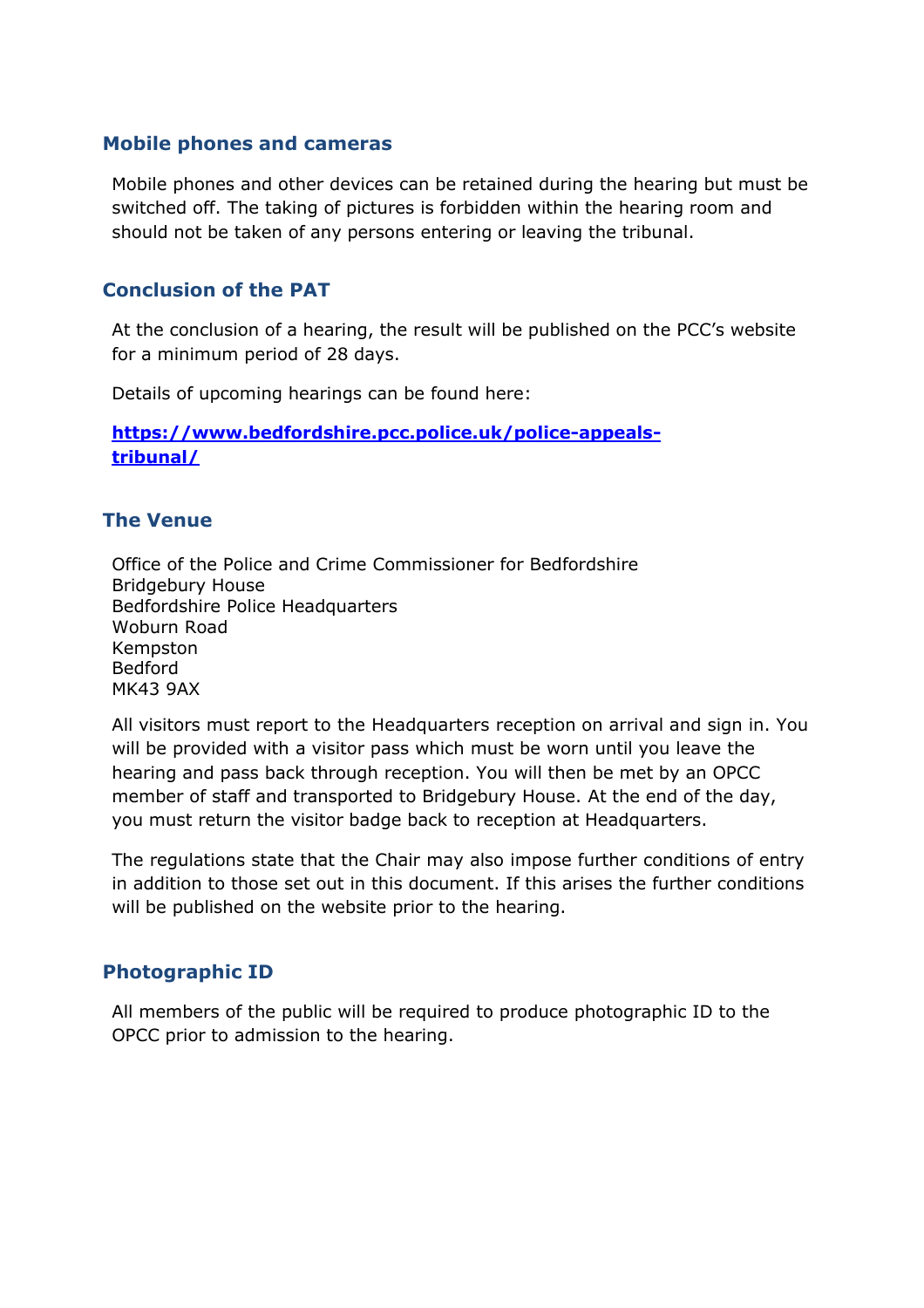### **Disabled access**

The building and office are wheelchair accessible and accessible toilets are available. We will do our utmost to facilitate access and support for people with specific accessibility requirements. If you have any specific requirements, please advise the OPCC team at the earliest opportunity to discuss any necessary arrangements.

### **Parking and travel**

There is visitors parking at the front of Headquarters which you will be required to park in to access the reception and obtain your visitors pass. The OPCC member of staff will then guide you through the security gates to parking outside of Bridgebury House.

**Please note:** Travel and attendance will be in your own time and at your own expense.

### **Refreshments**

Members of the public will be required to make their own arrangements for lunch and refreshments. There is a local café that is around an 8 minute walk from Headquarters.